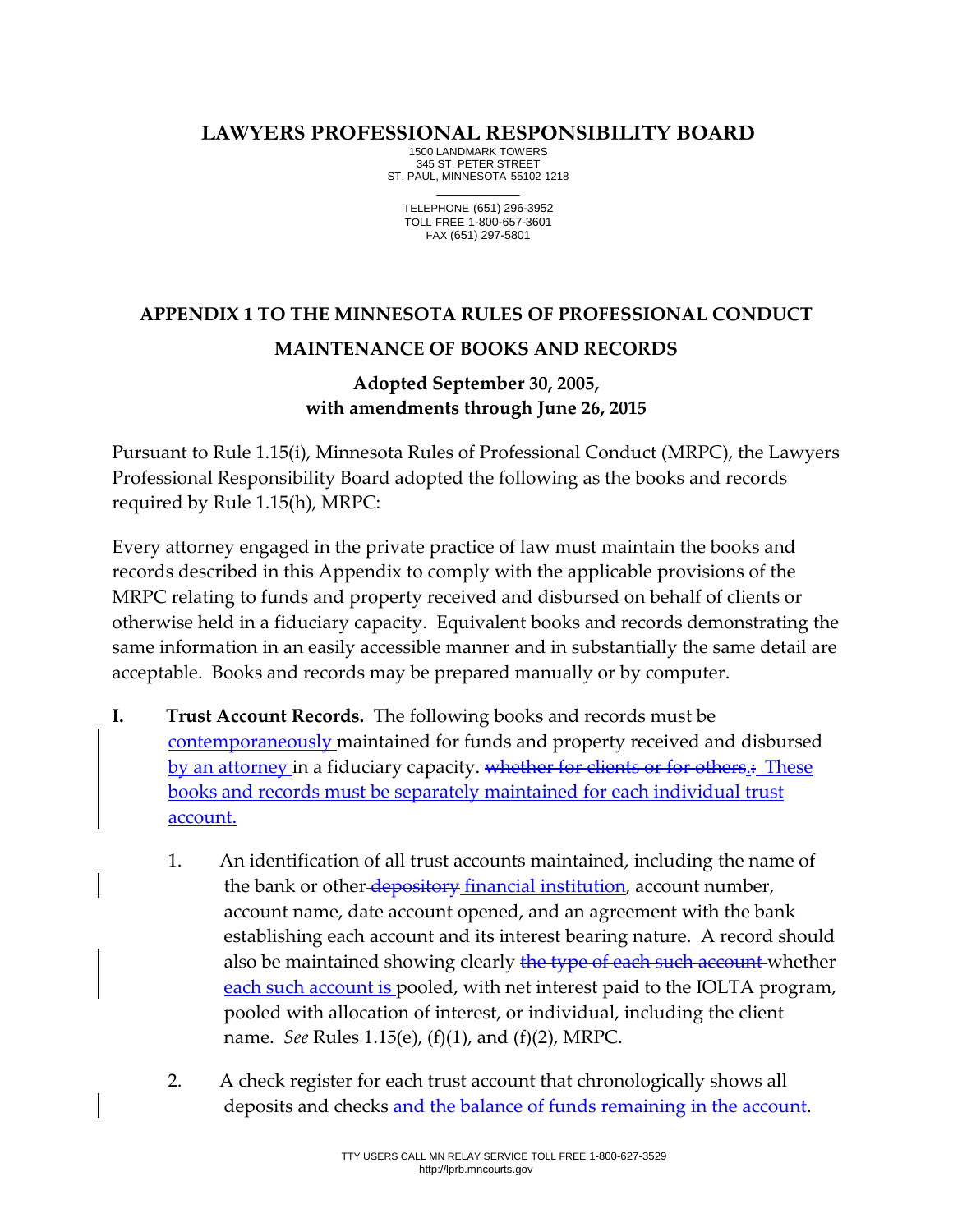- a. Each deposit entry must include the date of the deposit, the amount, the identity of the client(s) for whom the funds were deposited, and the purpose of the deposit.
- b. Each check entry must include the date the check was issued, the check number, the payee, the amount, the identity of the client for whom the check was issued  $(ii not the *payee*)$ , and the purpose of the check. An attorney may not make ATM or other cash withdrawals from a trust account and may not issue trust account checks in payment of the attorney's own personal or business expenses.
- 3.  $A$  Ssubsidiary ledgers for each client matter for whom in which the attorney receives trust funds deposits funds into a trust account.
	- a. For every trust account transaction, attorneys must record on the appropriate client subsidiary ledger the date of receipt-deposit or disbursement, the amount of the transaction, the payee and check number (for disbursements), the purpose of the transaction, and the balance of funds remaining in the account on behalf of that client matter. An attorney shall not disburse funds from the trust account that would create a negative balance on behalf of an individual client matter in any subsidiary ledger.
	- b. A separate subsidiary ledger for nominal funds of the attorney held in the trust account pursuant to Rule 1.15(a)(1), MRPC, to accommodate reasonably expected bank fees and charges. The amount of an attorney's own funds in a trust account shall not exceed \$200. This ledger should also record any monthly service charges not offset or waived by the bank in the same month. A separate ledger should be maintained to record interest accrued but not transferred by the bank to the IOLTA program in the same month it is credited.
	- c. An attorney maintaining non-IOLTA **trust** accounts pursuant to Rule 1.15(f), MRPC, shall record on each client subsidiary ledger the monthly accrual of interest, and the date and amount of each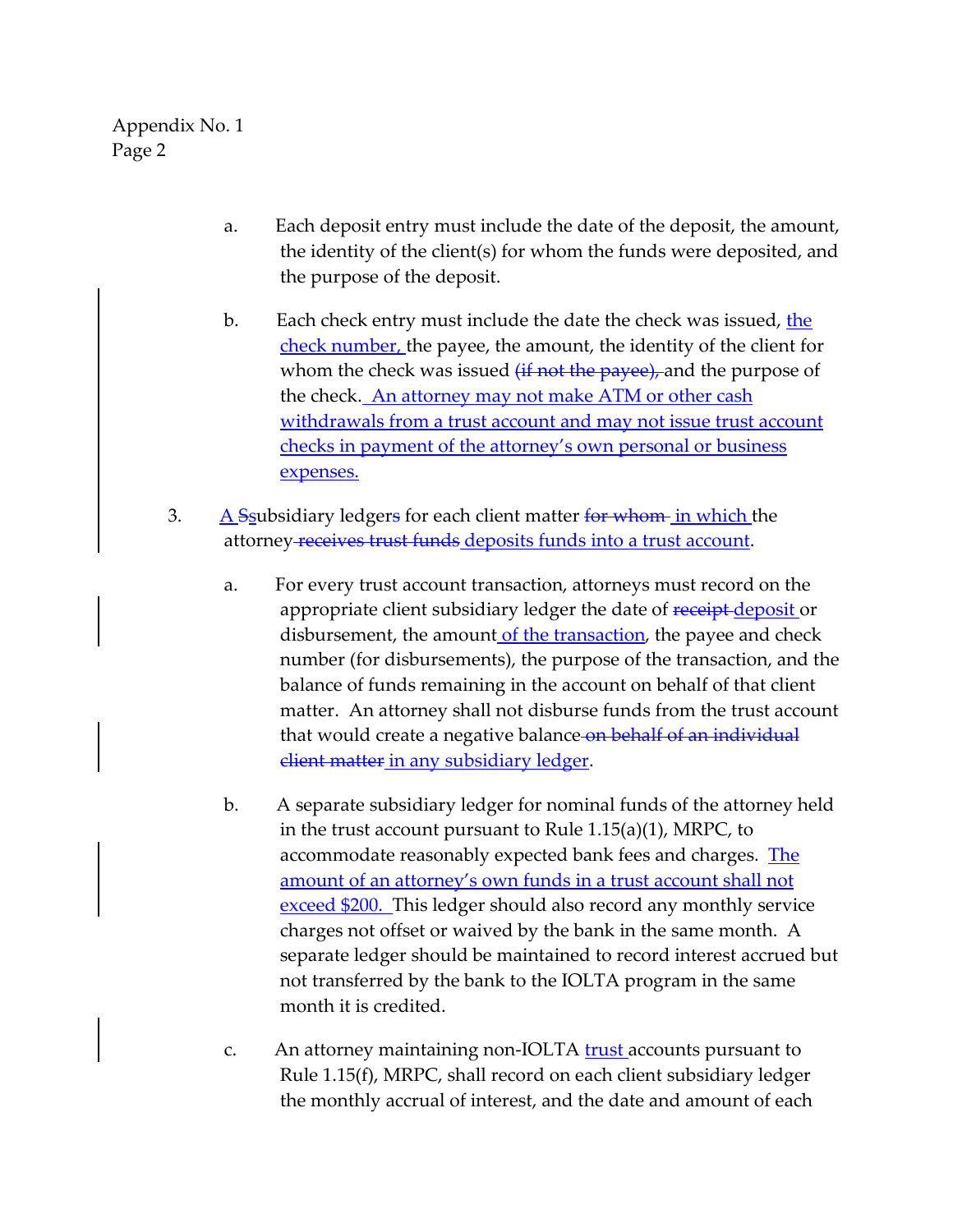> interest disbursement, including disbursements from accrued interest for costs of establishing and administering the account.

- 4. A monthly trial balance of the subsidiary ledgers, identifying performed on a monthly basis, which shows each client matter for which the attorney is holding funds in a trust account, the balance of funds held on behalf of the each client matter at the end of each month as of the date of the monthly bank statement, and the a total of all the such client balances. No client subsidiary ledger balance for a client matter may should be negative at any time. If at the time a trial balance is performed, however, a negative client subsidiary ledger balance has not yet been rectified, that balance should be viewed as zero for purposes of computing the trial balance total. A negative client subsidiary ledger balance may not serve to reduce the trial balance total.
- 5. A monthly-reconciliation of the checkbook check register balance, the subsidiary ledger trial balance total, and the adjusted bank statement balance performed on a monthly basis. The adjusted bank statement balance is determined from the month-end-by adding the outstanding deposits and subtracting the outstanding checks from the monthly bank statement balance by adding outstanding deposits and subtracting outstanding checks.

[Sample trial balances and reconciliations are available from the Office of Lawyers Professional Responsibility].

6. Bank statements, canceled checks,  $\Theta$  copies of canceled checks if they are provided with the bank statements, bank wire, or electronic fund or telephone transfer confirmations, and duplicate deposit slips. Checks, fund transfer confirmations and deposit slips must be annotated with the <u>identity of the affected client.</u> Cash <del>fee </del>payments must be documented by copies of a receipts countersigned by the payor, which identifies the client on whose behalf the cash payment was received. Attorneys making deposits using substitute checks pursuant to the Check Clearing for the 21st Century Act must request and retain image statements from the bank for each such deposit. For withdrawal by bank wire, or electronic fund or telephone transfer, an attorney or law firm must create a written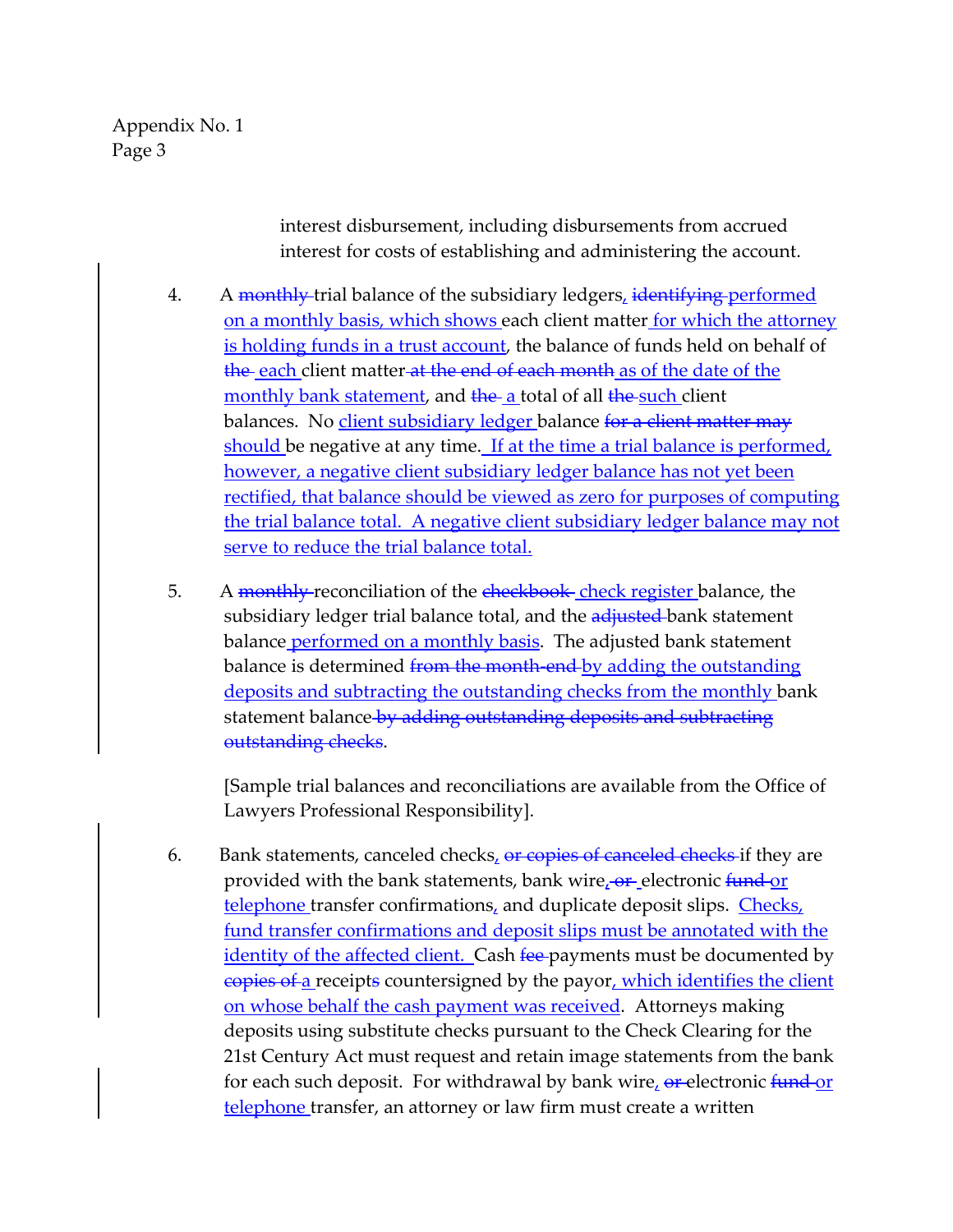> memorandum authorizing the transaction, signed by the attorney responsible for the transaction. The bank wire, or electronic fund or telephone transfer must be entered in the check register and appropriate client subsidiary ledger and include all the identifying information listed in paragraphs I(2)(b) and I(3)(a) of this Appendix.

- 7. **Electronic Record Retention.** An attorney who maintains trust account records by computer must print and retain, on a monthly basis, the checkbook register, the trial balance of the subsidiary ledgers, and the reconciliation report. In the alternative, the check register, trial balance of the subsidiary ledgers and reconciliation report may be retained in a PDF form on an electronic device separate from the one on which these materials were created. The checkbook register must contain all of the information identified in paragraph 2. Electronic records, both those maintained contemporaneously and those retained in a PDF form, should be regularly backed up by an appropriate storage device. The frequency of the back-up procedure should be directly related to the volume of activity in the trust account.
- 8. A record showing all property, specifically identified, other than cash, held in trust from time-to-time-for clients or others, provided-except that routine files, documents and items, such as real estate abstracts, which are not expected to be held indefinitely, need not be so recorded but should be documented in the files of the lawyer as to receipt and delivery.
- 9. Each trust account shall be maintained in a financial institution that is authorized by federal or state law to do business in Minnesota, is located, or has a branch office located, in Minnesota, and has executed a "Trust Account Overdraft Notification and IOLTA Comparability Agreement."
- 10. An attorney may accept payment of trust funds by credit card. If the credit card company is unable to credit the funds to the trust account, while debiting all transactional and other fees from the attorney's business or other non-trust account, however, all credit card payments must be deposited into the attorney's business or other non-trust account. The attorney must then immediately transfer the unearned portion of the funds to a trust account.